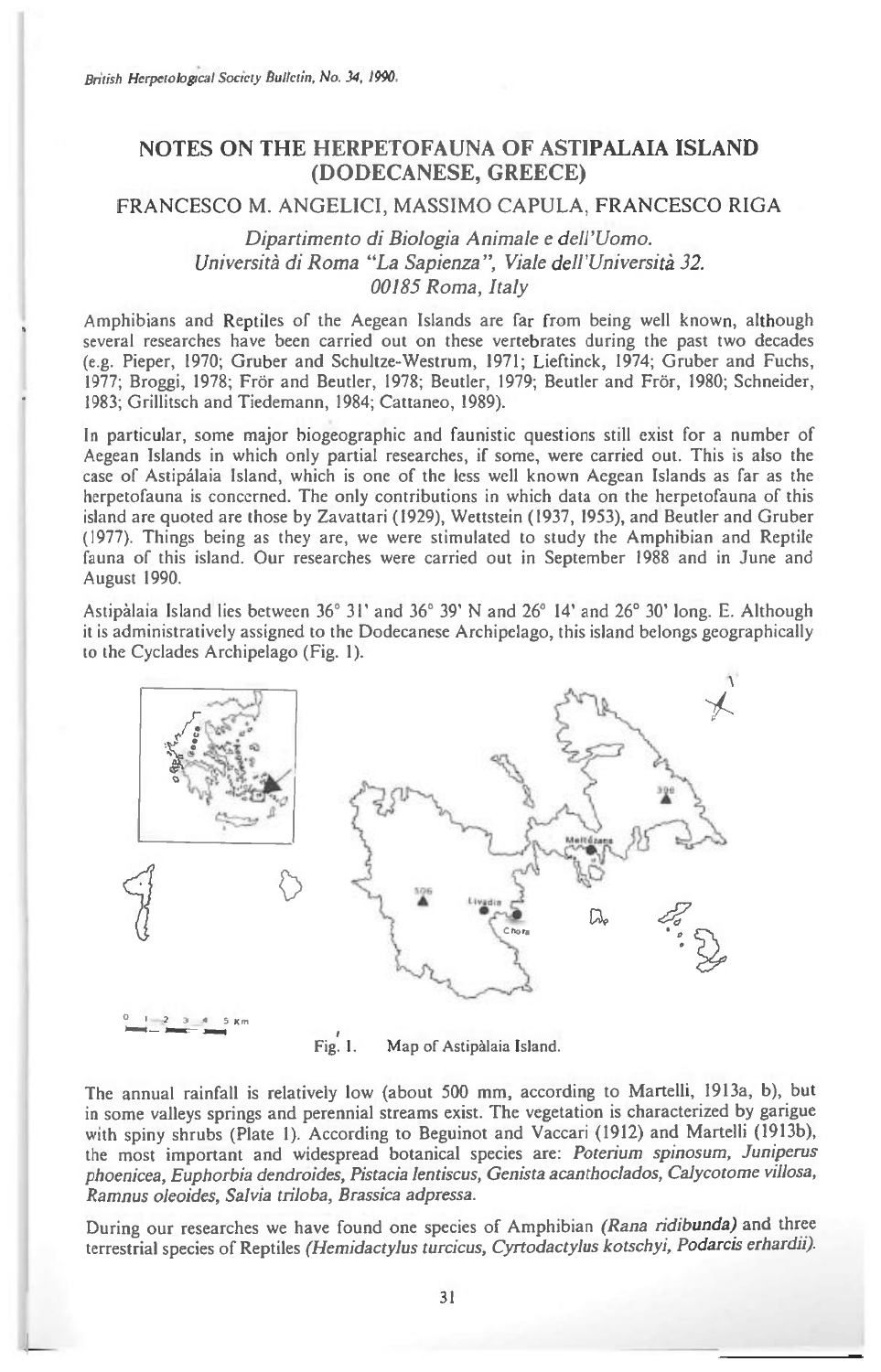

Plate I. Garigue and spiny shrub vegetation on the western side of Astipálaia Island (photo by F.M. Angelici).



Plate 2. A typical nesting site of Caretta caretta in a beach of Astipalaia Island (photo by F. Riga).